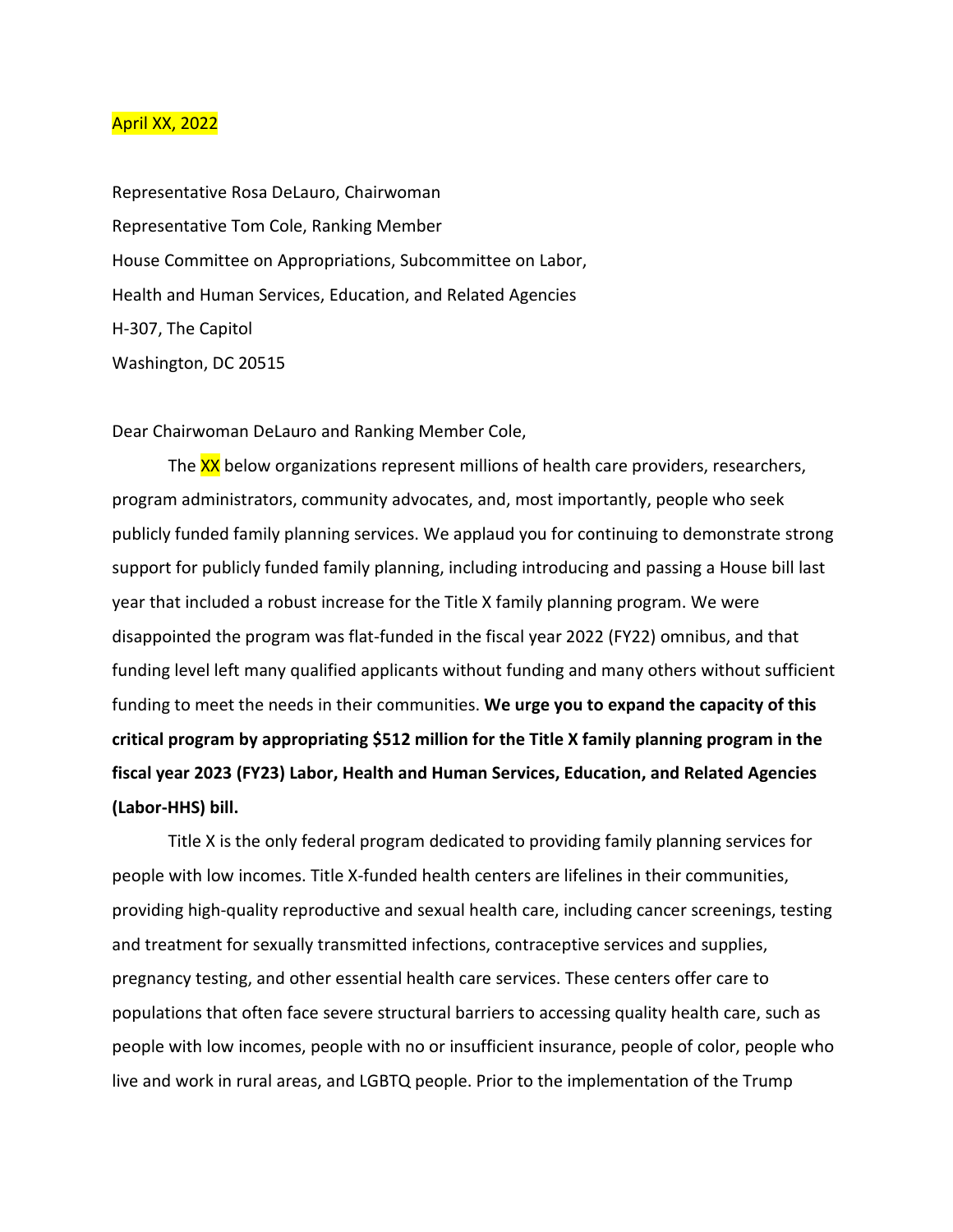administration's devastating program rules, nearly 4,000 health centers in the Title X network served close to 4 million patients annually.<sup>1</sup> In addition, six in ten women who used Title Xfunded health centers in 2016 said that provider was their only source of health care for the entire year.<sup>2</sup>

Title X is funded at \$286.5 million for FY22, well below the \$400 million proposed in the House bill and the \$737 million that researchers from the Centers for Disease Control and Prevention, the Office of Population Affairs (OPA), and the George Washington University determined in 2016 would be needed annually just to provide family planning care to lowincome women without insurance.<sup>3</sup> This is a significant under-estimate of the true need, as the program now serves more than 100,000 men and nonbinary individuals each year. In addition, should the advanced premium tax credits provided in the American Rescue Plan not be renewed, we can expect need to increase as low- and middle-income families lose access to affordable health insurance.<sup>4</sup> **Therefore, we respectfully request \$512 million for the Title X program in FY23.** That funding level will allow the program to begin to meet this growing need and expand to reach millions more Americans.

An influx of funds is particularly important given the continued impacts that the Trump administration's 2019 program rule and the COVID-19 pandemic are having on the program, the providers funded by it, and most importantly the patients for whom Title X sites serve as critical, and sometimes their only, points of access to care. On July 15, 2019, the Trump administration's new regulations for Title X went into effect, and the impact was felt almost immediately: by fall 2019, approximately 1,000 health centers across 33 states had withdrawn from the program, including all of the health centers in six states. Then, in March 2020, family

<sup>&</sup>lt;sup>1</sup> Christina Fowler et al, "Family Planning Annual Report: 2018 National Summary," RTI International (August 2019). https://opa.hhs.gov/sites/default/files/2020-07/title-x-fpar-2018-national-summary.pdf.

<sup>&</sup>lt;sup>2</sup> Meghan Kavanaugh, "Use of Health Insurance Among Clients Seeking Contraceptive Services at Title X-Funded Facilities in 2016," Guttmacher Institute (June 2018).

 $^3$  Euna August, et al, "Projecting the Unmet Need and Costs for Contraception Services After the Affordable Care Act," American Journal of Public Health (February 2016): 334-341.

<sup>4</sup> Cynthia Cox, Robin Rudowitz, and Larry Levitt, "Without Build Back Better, Will the End of the Public Health Emergency Leave Even More People Uninsured?," Kaiser Family Foundation (March 2, 2022). [https://www.kff.org/policy-watch/without-build-back-better-will-the-end-of-the-public-health-emergency-leave-even](https://www.kff.org/policy-watch/without-build-back-better-will-the-end-of-the-public-health-emergency-leave-even-more-people-uninsured/)[more-people-uninsured/.](https://www.kff.org/policy-watch/without-build-back-better-will-the-end-of-the-public-health-emergency-leave-even-more-people-uninsured/)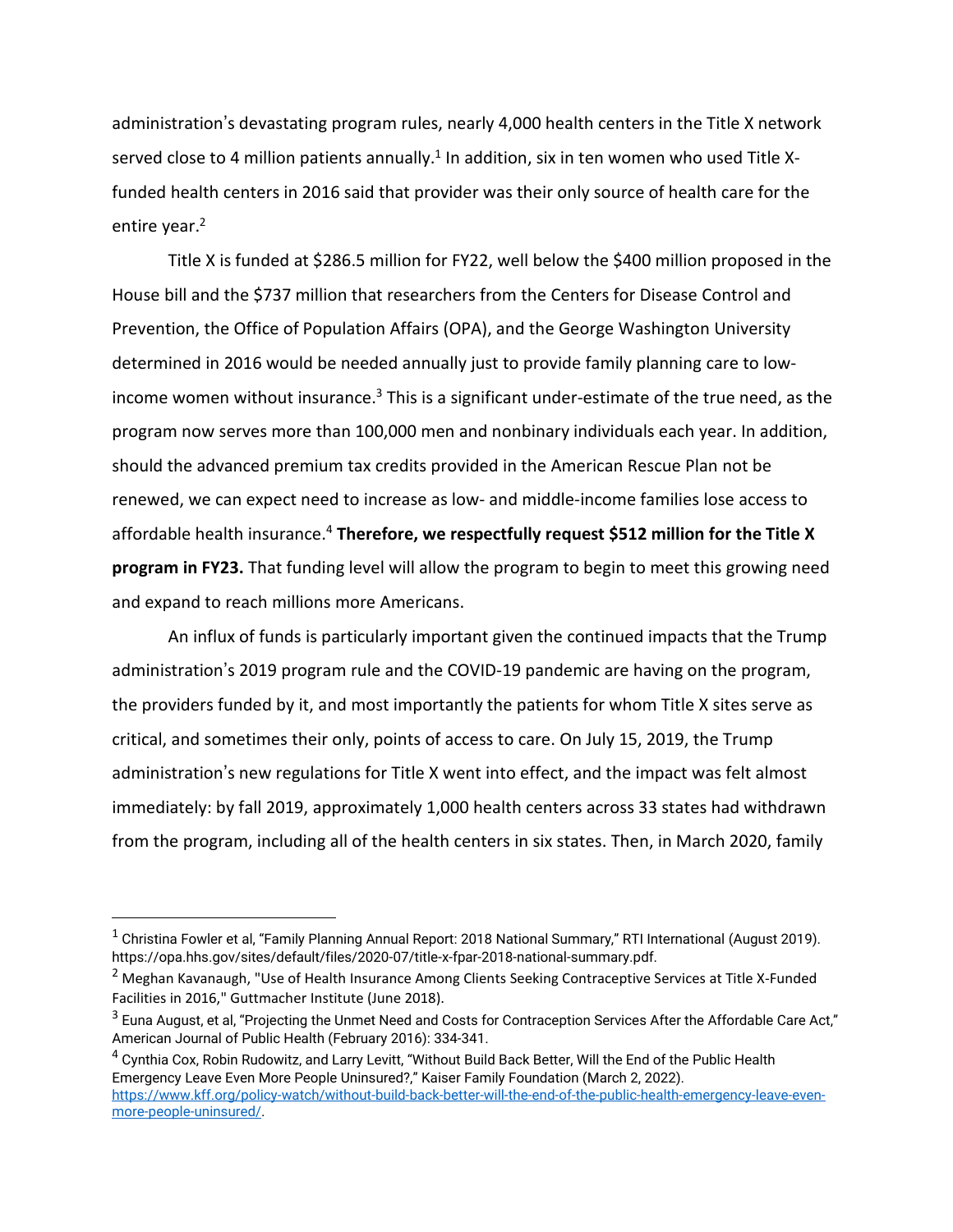planning providers, like all frontline health care workers, needed to adapt overnight to the realities of serving under-resourced communities during a global pandemic.

In September 2021, OPA released the first federal data showing the impact of the rule and COVID-19, and the results were devastating: relative to 2018, Title X-funded health centers provided family planning services to 2.4 million fewer patients in 2020, a staggering 61% decrease over just two years. This drastic decrease translated to millions of fewer contraceptive services provided, more than 4.3 million fewer STD and HIV tests administered, and more than 800,000 fewer lifesaving breast and cervical cancer screenings performed with Title X funds. OPA attributed 63% of the decrease in patients served to the 2019 rule and 37% to the pandemic.<sup>5</sup> Compounding these challenges in accessing Title X-funded services, a 2020 study showed the COVID-19 pandemic has led many women to want to delay or prevent pregnancy while it has simultaneously made it more difficult for people to access family planning and sexual health care, including contraception. $6$  Women of color and women with low incomes were more likely to report both findings.

The Biden-Harris administration has made significant progress toward restoring the Title X program, including finalizing a new rule in October 2021,<sup>7</sup> distributing \$6.6 million in Title X funds to communities with a dire need for family planning services in January 2022,<sup>8</sup> and distributing \$256.6 million for Title X projects across the country just last month.<sup>9</sup> However, the administration was unable to fund many qualified applicants, and under-funded dozens more,

<sup>5</sup> Christina Fowler, Julia Gable, and Beth Lasater, "Family Planning Annual Report: 2020 National Summary," RTI International (September 2021). [https://opa.hhs.gov/sites/default/files/2021-09/title-x-fpar-2020-national-summary](https://opa.hhs.gov/sites/default/files/2021-09/title-x-fpar-2020-national-summary-sep-2021.pdf)[sep-2021.pdf.](https://opa.hhs.gov/sites/default/files/2021-09/title-x-fpar-2020-national-summary-sep-2021.pdf)

<sup>&</sup>lt;sup>6</sup> Lindberg LD et al, "Early Impacts of the COVID-19 Pandemic: Findings from the 2020 Guttmacher Survey of Reproductive Health Experiences," Guttmacher Institute (June 2020).

https://www.guttmacher.org/report/earlyimpacts-covid-19-pandemic-findings-2020-guttmacher-survey-reproductivehealth.

<sup>7</sup> HHS Press Office, "HHS Issues Final Regulation Aimed at Ensuring Access to Equitable, Affordable, Client-Centered, Quality Family Planning Services," US Department of Health and Human Services (October 4, 2021). [https://www.hhs.gov/about/news/2021/10/04/hhs-issues-final-regulation-aimed-at-ensuring-access-to-equitable](https://www.hhs.gov/about/news/2021/10/04/hhs-issues-final-regulation-aimed-at-ensuring-access-to-equitable-affordable-client-centered-quality-family-planning-services.html)[affordable-client-centered-quality-family-planning-services.html](https://www.hhs.gov/about/news/2021/10/04/hhs-issues-final-regulation-aimed-at-ensuring-access-to-equitable-affordable-client-centered-quality-family-planning-services.html)

<sup>8</sup> ASH Media. "HHS Awards \$6.6 Million to Address Increased Need for Title X Family Planning Services," US Department of Health and Human Services (January 21, 2022). [https://www.hhs.gov/about/news/2022/01/21/hhs](https://www.hhs.gov/about/news/2022/01/21/hhs-awards-6.6-million-address-increased-need-for-title-x-family-planning-services.html)[awards-6.6-million-address-increased-need-for-title-x-family-planning-services.html.](https://www.hhs.gov/about/news/2022/01/21/hhs-awards-6.6-million-address-increased-need-for-title-x-family-planning-services.html)

<sup>&</sup>lt;sup>9</sup> ASH Media, "HHS Awards \$256.6 Million to Expand and Restore Access to Equitable and Affordable Title X Family Planning Services Nationwide," US Department of Health and Human Services (March 30, 2022). [https://www.hhs.gov/about/news/2022/03/30/hhs-awards-256-million-to-expand-restore-access-to-equitable](https://www.hhs.gov/about/news/2022/03/30/hhs-awards-256-million-to-expand-restore-access-to-equitable-affordable-title-x-family-planning-services-nationwide.html)[affordable-title-x-family-planning-services-nationwide.html.](https://www.hhs.gov/about/news/2022/03/30/hhs-awards-256-million-to-expand-restore-access-to-equitable-affordable-title-x-family-planning-services-nationwide.html)